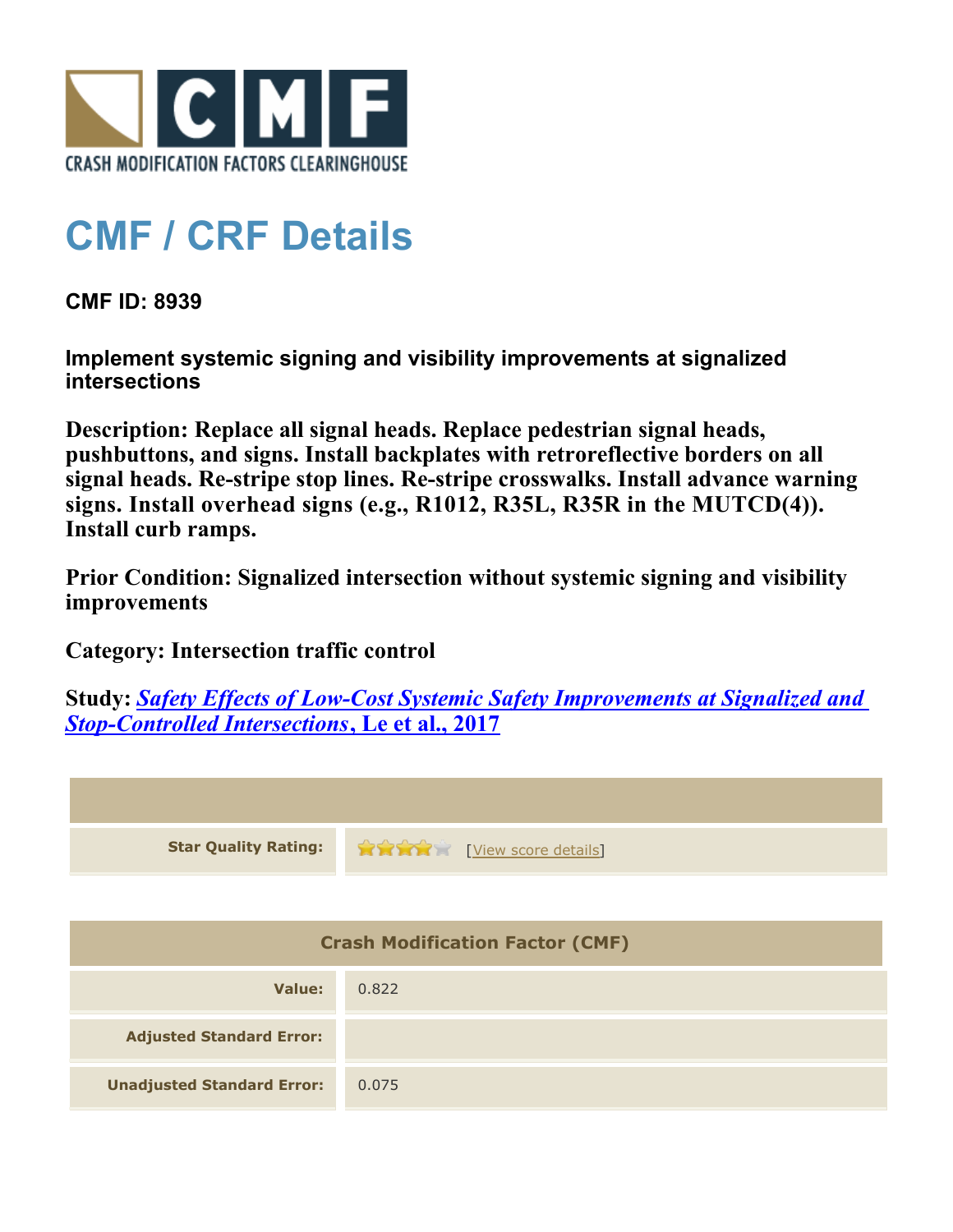| <b>Crash Reduction Factor (CRF)</b> |                                                          |  |
|-------------------------------------|----------------------------------------------------------|--|
| Value:                              | 17.8 (This value indicates a <b>decrease</b> in crashes) |  |
| <b>Adjusted Standard Error:</b>     |                                                          |  |
| <b>Unadjusted Standard Error:</b>   | 7.5                                                      |  |

| <b>Applicability</b>                    |          |
|-----------------------------------------|----------|
| <b>Crash Type:</b>                      | Rear end |
| <b>Crash Severity:</b>                  | All      |
| <b>Roadway Types:</b>                   | All      |
| <b>Number of Lanes:</b>                 | 2,4      |
| <b>Road Division Type:</b>              |          |
| <b>Speed Limit:</b>                     |          |
| <b>Area Type:</b>                       | All      |
| <b>Traffic Volume:</b>                  |          |
| <b>Time of Day:</b>                     | All      |
| If countermeasure is intersection-based |          |
| <b>Intersection Type:</b>               |          |
| <b>Intersection Geometry:</b>           | 3-leg    |
|                                         |          |

| <b>Traffic Control:</b>           | Signalized                                        |
|-----------------------------------|---------------------------------------------------|
| <b>Major Road Traffic Volume:</b> | 4272 to 41100 Annual Average Daily Traffic (AADT) |
| <b>Minor Road Traffic Volume:</b> | 111 to 20000 Annual Average Daily Traffic (AADT)  |

**Development Details**